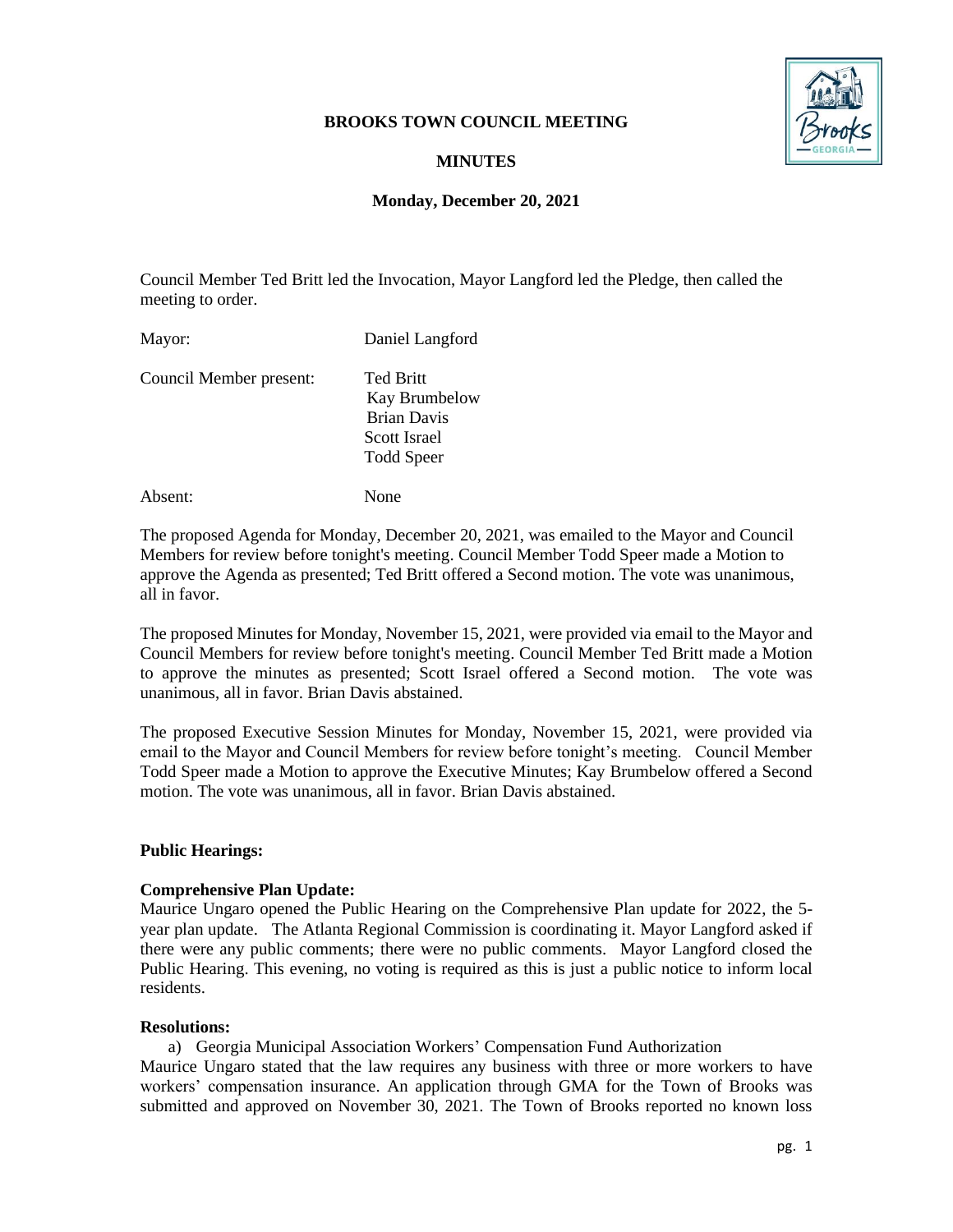injuries as of November 30, 2021. The policy will cover five employees, the Mayor and Council **Members** 

- b) Resolution 2021-05 authorizes membership in the GMA Workers' Compensation Fund, execute the application and any other documents necessary to enroll the Town of Brooks as a member of the Fund. Council Member Scott Israel made a Motion to approve Resolution 2021-05; Council Member Kay Brumbelow offered a Second motion. The vote was unanimous, all in favor.
- c) Resolution 2021-06 authorizes elected officials of the Town of Brooks to be covered under the Town's workers' compensation policy. The Elected Officials shall be covered while performing their duties on behalf of the town. Council Member Kay Brumbelow made a Motion to approve Resolution 2021-06. Council Member Todd Speer offered a Second motion. The vote was unanimous, all in favor.

### **Unfinished Business:** None

### **New Business:**

a) Town Septic System Expansion:

Maurice Ungaro stated he received an estimate for the expansion of the system by Robert Shockley. Mr. Shockley estimates approximately 356 feet of 8" pipe will be required to extend the line to new construction at 926 Hwy 85 Connector. The 8" pipe will allow for future connections of properties to the north, all the way to Woods Rd. This would replace 6" lines behind the T-Ball north area and allow better flow and capacity for additional homes. Cost: \$23,600.

An estimate was also provided to bore underneath the road to connect the property at 931 Hwy 85 Connector to the Town's system; there would be no traffic interruption along 85 Connector. It would also allow the opportunity to take the 8" line and run it north to catch everything up to the fire station. The proposed 8" pipe would also allow future expansion to properties north of Price Rd. Cost: \$20,000.

Mr. Shockley has yet to provide a price for an additional tank. Currently, the town has a two-tank system; adding a third tank would add additional capacity. ARPA funds can be used to fund both projects.

Council Member Ted Britt believes the drain lines crossing the road, which is located at the BAR lot, could be causing the cave-in. Maurice Ungaro will investigate the area and report back.

Voting is not required until all estimates have been received.

## **Committee Reports (if any):**

**Mayor's Report:** Mayor Langford expressed his displeasure regarding the Board of Commissioners reworking the Transportation Committee structure and that the request for "No Thru Truck" signs never made it to the committee agenda. The Board of Commissioners proposes changing the committee's structure to consist only of staff members and have no elected members. Mayor Langford expressed concern that its proposed structure would hinder Brooks' representation. Mayor Langford has requested a meeting with Fayette County Commissioner Lee Hearn, Maurice Ungaro, and himself to discuss this matter further.

## **Planning and Zoning:** None

**Recreation:** No one was present from BAR; financials were not received.